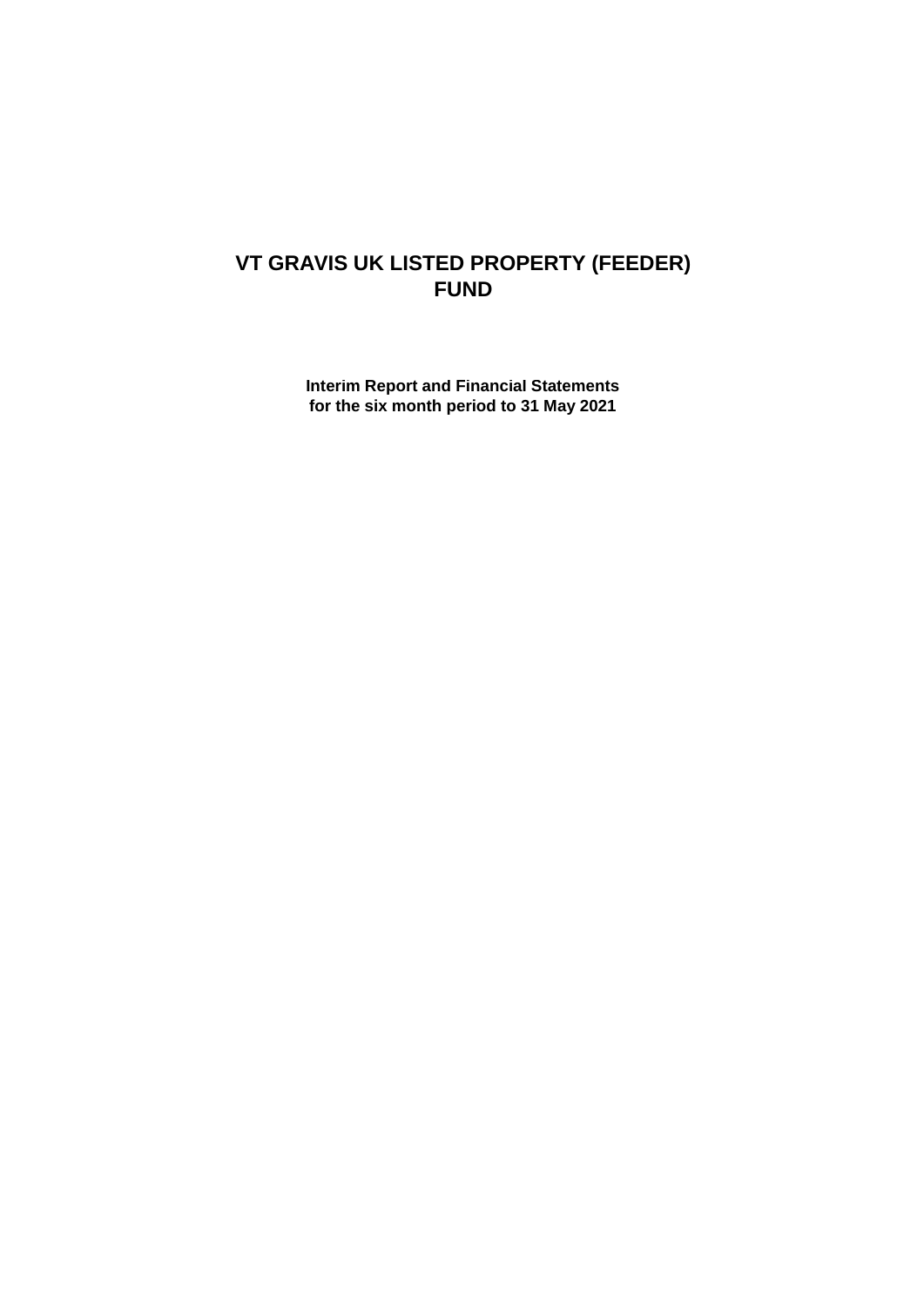## **CONTENTS**

|                                                                | Page |
|----------------------------------------------------------------|------|
| <b>Trust Overview</b>                                          | 1    |
| Statement of the Manager's Responsibilities                    | 3    |
| <b>Investment Adviser's Review</b>                             | 3    |
| Performance Record                                             | 5    |
| Portfolio Statement                                            | 8    |
| Summary of Material Portfolio Changes                          | 9    |
| <b>Statement of Total Return</b>                               | 10   |
| Statement of Changes in Net Assets Attributable to Unitholders | 10   |
| <b>Balance Sheet</b>                                           | 11   |
| <b>Distribution Tables</b>                                     | 12   |
| Information for Investors                                      | 13   |
| <b>Trust Directory</b>                                         | 14   |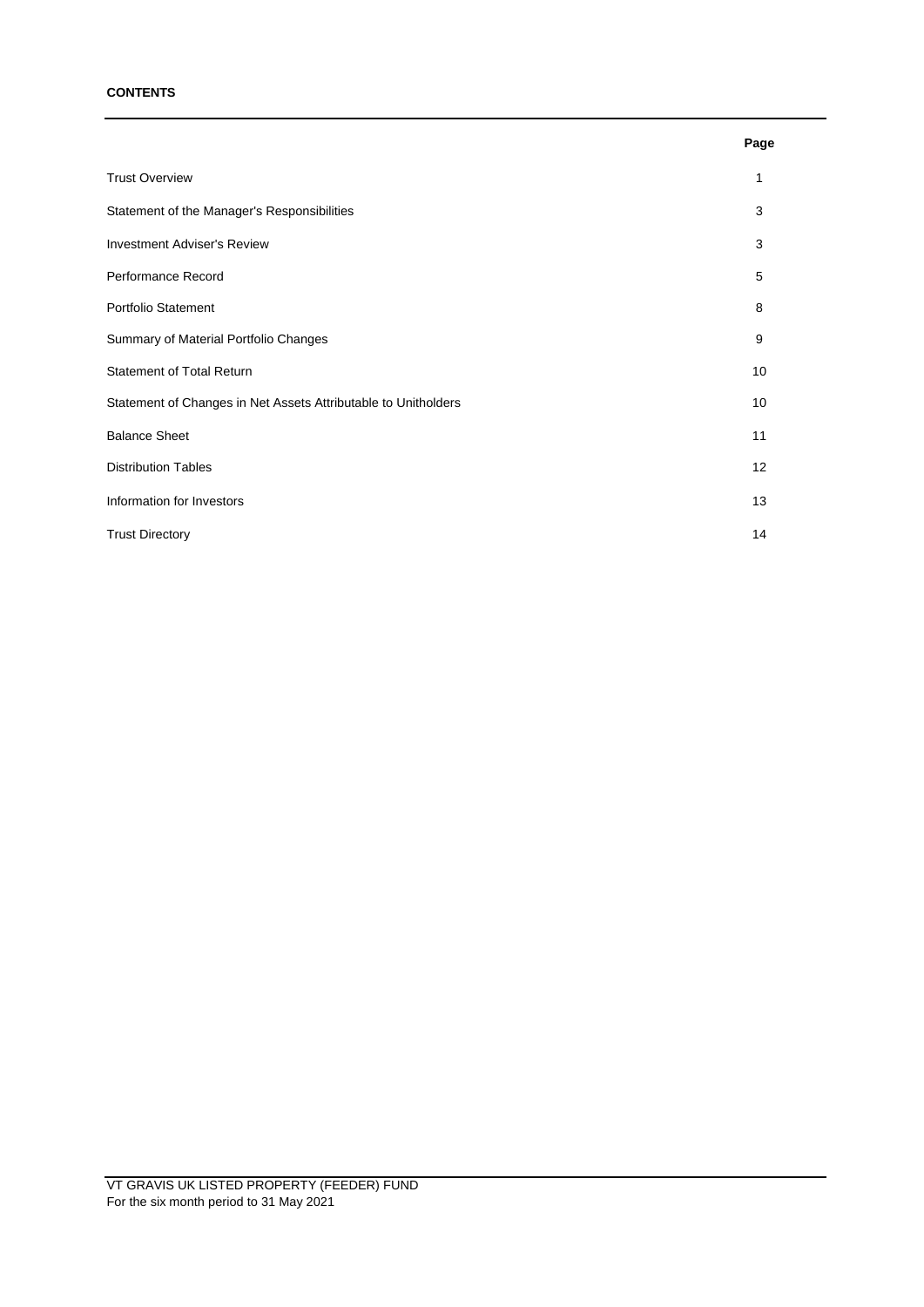| <b>Size of Trust</b>                                | £27,153,771                                                                                                                                                                                                                                                                                                                                                                             |
|-----------------------------------------------------|-----------------------------------------------------------------------------------------------------------------------------------------------------------------------------------------------------------------------------------------------------------------------------------------------------------------------------------------------------------------------------------------|
| Launch date                                         | 31 October 2019                                                                                                                                                                                                                                                                                                                                                                         |
| <b>Type of Trust</b>                                | VT Gravis UK Listed Property (Feeder) Fund (the "Trust") is a standalone<br>authorised unit trust authorised by the Financial Conduct Authority<br>(PRN:913629) pursuant to an authorisation order dated 17 September 2019<br>and established by a trust deed dated 24 September 2019. The Trust has an                                                                                 |
|                                                     | The Trust is a non-UCITS retail scheme and is a standalone fund. The Fund<br>will be managed so that it is a feeder fund for the PAIF Fund (Property<br>Authorised Investment Fund VT Gravis UK Listed Property (PAIF) Fund). The<br>PAIF Fund is an open-ended investment company constituted as a non-<br>UCITS retail scheme and, as at the date of this Prospectus, qualifying as a |
|                                                     | The Trust is intended to enable companies and other investors who are not<br>eligible or able to invest directly into the PAIF Fund to do so indirectly.                                                                                                                                                                                                                                |
|                                                     | Unitholders are not liable for the debts of the Trust.                                                                                                                                                                                                                                                                                                                                  |
|                                                     | A unitholder is not liable to make any further payment to the Trust after he has<br>paid the price on purchase of the units.                                                                                                                                                                                                                                                            |
| Trust objective and policy                          | The investment objective is to achieve income and capital growth through<br>investment in the VT Gravis UK Listed Property (PAIF) Fund.                                                                                                                                                                                                                                                 |
|                                                     | The Trust will invest all or substantially all of its assets in the Class F shares<br>of the VT Gravis UK Listed Property (PAIF) Fund. To the extent that the Trust<br>is not fully invested in the VT Gravis UK Listed Property (PAIF) Fund, the                                                                                                                                       |
| <b>Benchmark</b>                                    | The Trust does not have a specific benchmark. The performance of the Fund<br>can be measured by considering whether the objective is achieved (i.e.<br>whether there is capital growth over the medium to long term).                                                                                                                                                                   |
| <b>Manager</b>                                      | Valu-Trac Investment Management Limited.                                                                                                                                                                                                                                                                                                                                                |
| <b>Ex-distribution dates</b>                        | Last day of February, 31 May, 31 August, 30 November                                                                                                                                                                                                                                                                                                                                    |
| <b>Distribution dates</b>                           | 31 March, 30 June, 30 September, 31 December                                                                                                                                                                                                                                                                                                                                            |
| <b>Individual Savings Account (ISA)</b>             | The Trust is a qualifying investment for inclusion in an ISA.                                                                                                                                                                                                                                                                                                                           |
| Unit classes:                                       | F $(E)$ , F $(E)$ (Hedged), F $(\$)$ (Hedged) - Net Income<br>$F(f)$ , F $(f)$ (Hedged), F $(f)$ (Hedged) – Net Accumulation                                                                                                                                                                                                                                                            |
| <b>Minimum investment</b><br>Lump sum subscription: | Class $F = £100$                                                                                                                                                                                                                                                                                                                                                                        |
| Top-up:                                             | Class $F = £100$                                                                                                                                                                                                                                                                                                                                                                        |
| Holding:                                            | Class $F = £100$                                                                                                                                                                                                                                                                                                                                                                        |
| Redemption and switching:                           | N/A (provided minimum holding is maintained)                                                                                                                                                                                                                                                                                                                                            |
| <b>Initial charges</b>                              | Class F: 4%                                                                                                                                                                                                                                                                                                                                                                             |
| <b>Redemption and switching charges</b>             | Nil                                                                                                                                                                                                                                                                                                                                                                                     |
|                                                     | The Manager may waive the minimum levels (and initial charge) at its<br>discretion.                                                                                                                                                                                                                                                                                                     |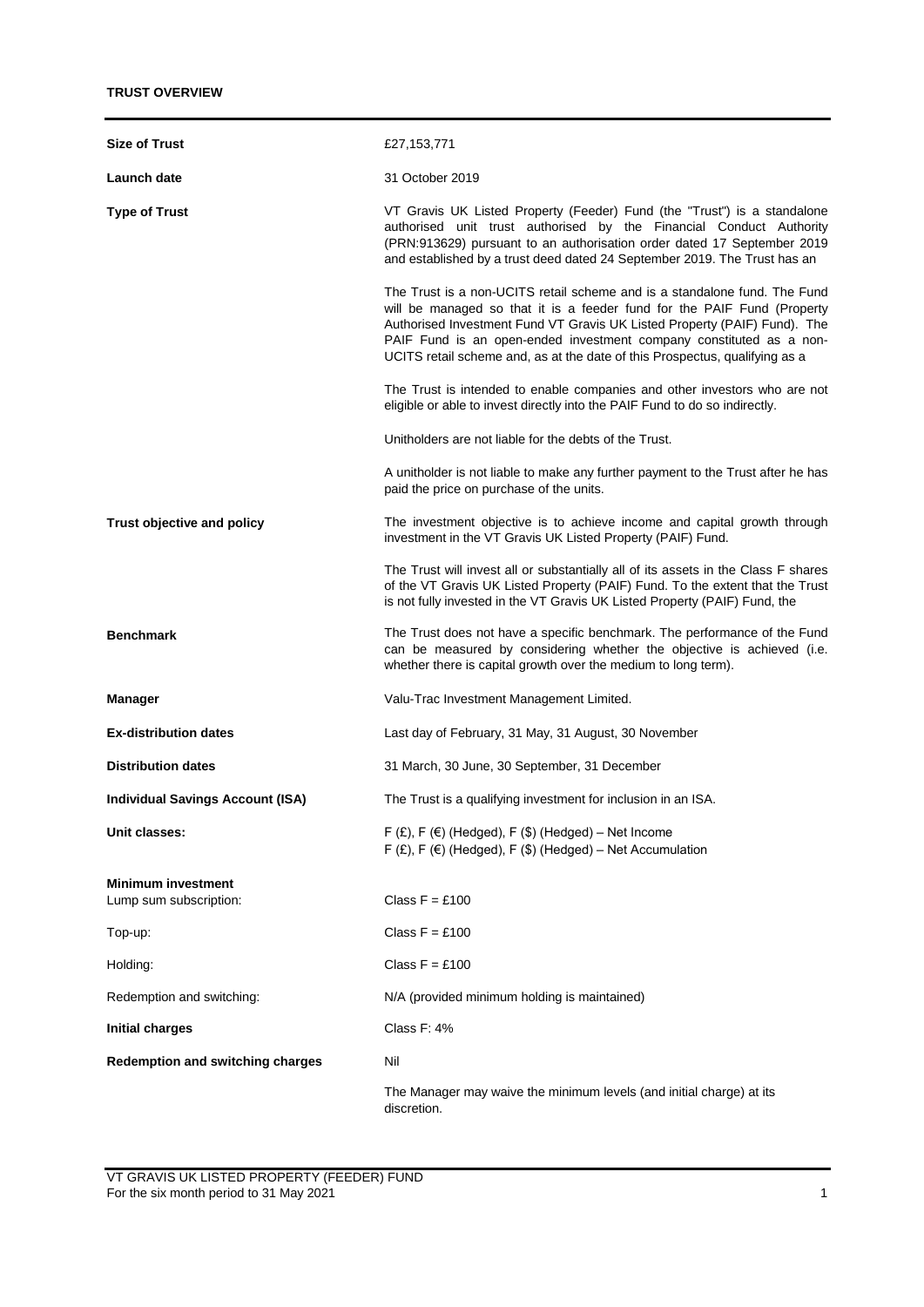## **Manager charges**

The annual management charge is as follows:

In respect of the Class F shares it is equal to 0.70% per annum of the net asset value of the Class F shares.

The Investment Adviser has, with the agreement of the Manager, undertaken that if the total Ongoing charges figure (OCF) of the Trust excluding the costs of the underlying holdings exceeds 0.70%, the Investment Adviser shall reimburse the Trust for an amount which, when deducted from the operating costs incurred by the Trust during the relevant accounting period, would result in the Trust having a total OCF equal to the stated annual management charge for each class in the relevant accounting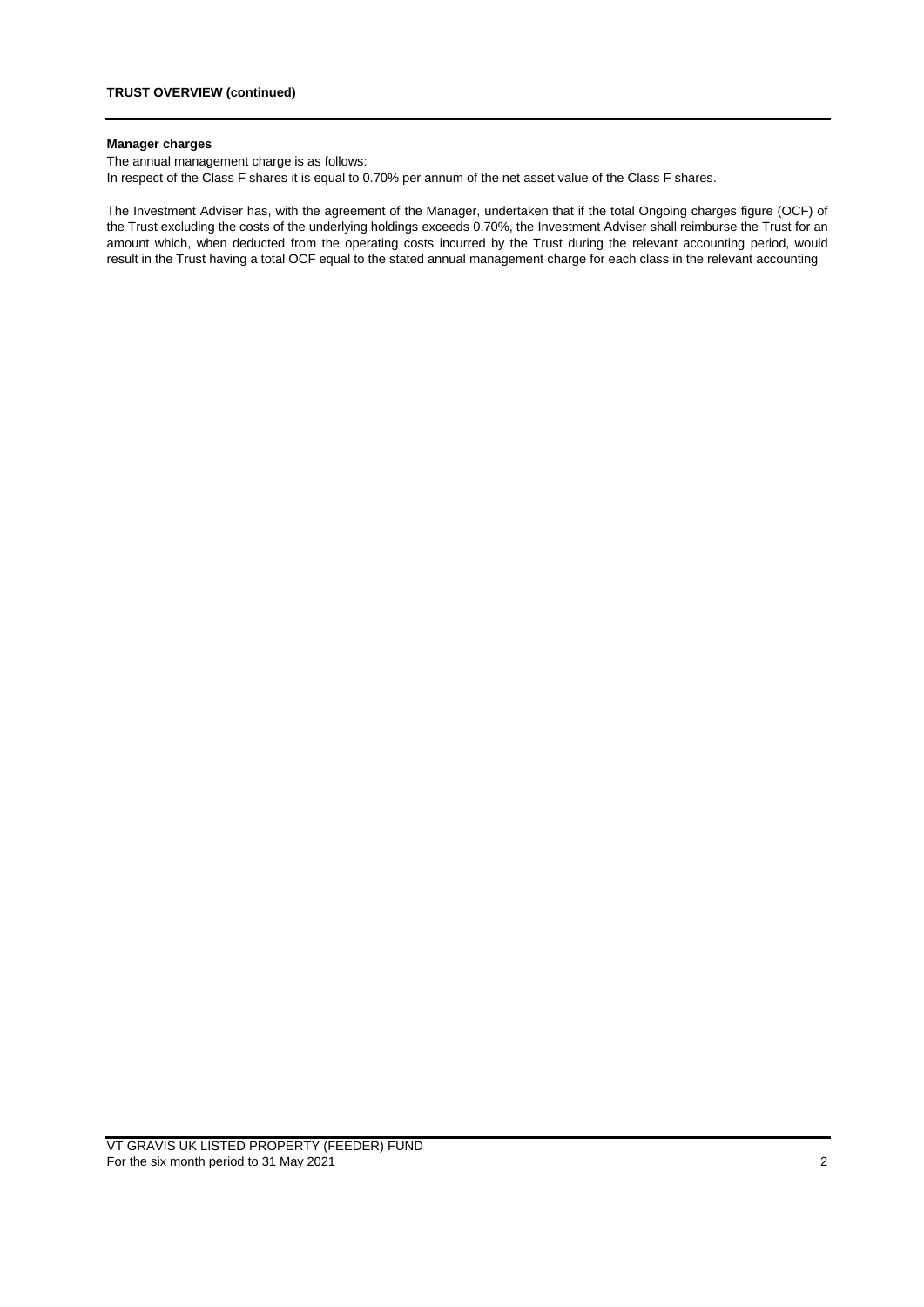## **STATEMENT OF THE MANAGER'S RESPONSIBILITIES**

The rules of the Financial Conduct Authority's Collective Investment Schemes Sourcebook require the Manager to prepare financial statements for each accounting period which give a true and fair view of the financial position of the Trust at the end of the financial period and its net expenses and net capital gains for the period. In preparing these financial statements the Manager is required to:

> comply with the Prospectus, the Statement of Recommended Practice for Authorised Funds issued by the Investment Association in May 2014, the Instrument of Incorporation, generally accepted accounting principles and applicable accounting standards, subject to any material departures which are required to be disclosed and explained in the financial statements; > select suitable accounting policies and then apply them consistently;

> make judgements and estimates that are reasonable and prudent;

> prepare the financial statements on a going concern basis unless it is inappropriate to presume that the Trust will continue in operation for the foreseeable future;

The Manager is required to keep proper accounting records and to manage the Trust in accordance with the COLL sourcebook, Investment Funds Sourcebook (FUND), the Instrument of Incorporation, and the Prospectus. The Manager is responsible for taking reasonable steps for the prevention and detection of fraud and other irregularities.

## **MANAGER'S STATEMENT**

In accordance with the requirements of the Financial Conduct Authority's Collective Investment Scheme's Sourcebook and FUND, we hereby certify the interim report.

 $\overline{\phantom{a}}$  $sm$ 

David E. Smith MA

Valu-Trac Investment Management Limited Manager

Date: 28 July 2021

VT GRAVIS UK LISTED PROPERTY (FEEDER) FUND For the six month period to 31 May 2021 3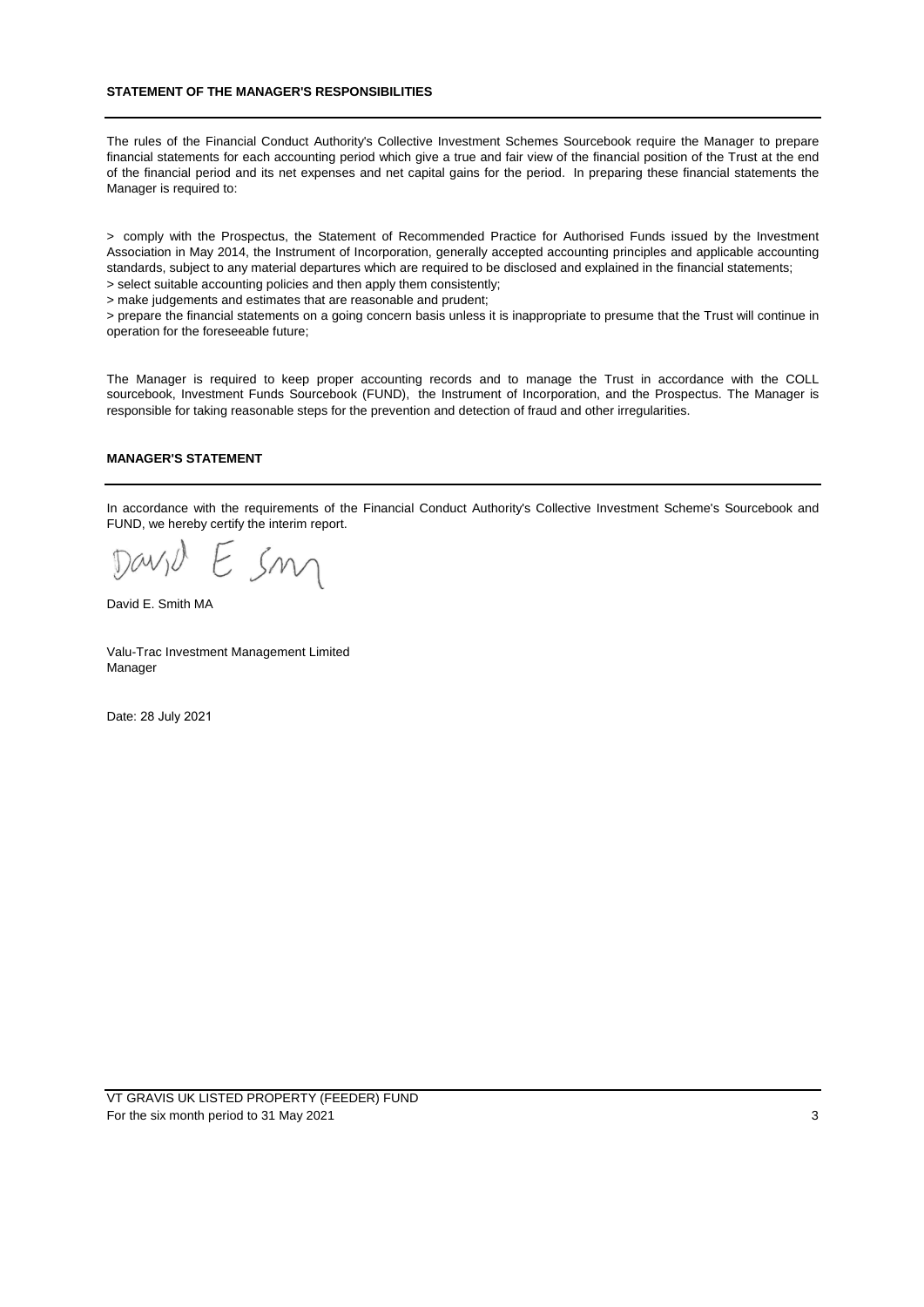#### **INVESTMENT ADVISER'S REVIEW**

The Feeder Fund invests solely in the VT Gravis UK Listed Property (PAIF) Fund. The investment adviser report from that fund is as follows:

This report is a review of the performance of the VT Gravis UK Listed Property Fund (the "Fund") during the six-month period ending 31st May 2021.

The performance objectives of the Fund are:

to deliver a 4% annual income, via quarterly dividend payments; and to provide some capital growth through market cycles (approximately 7 years) after Fund charges

The Fund seeks to achieve its objective primarily by investing in a portfolio of transferable real estate securities such as real estate investment trusts (REITs) listed on the London Stock Exchange, real estate operating companies, bonds and other equities. The Fund diversifies its investments across a range of specialist real estate companies that are likely to benefit from four strong socio-economic mega trends: ageing population, digitalisation, generation rent and urbanisation. At the same time the portfolio minimises exposure to the challenging consumer trends continuing to affect retail real estate, especially shopping centres.

The A Accumulation Class shares were priced at 112.92p on 31st May 2021, which represents a positive total return of 13.32% over the period compared to UK real estate index1 which rose by 16.08% over the same period, and the global real estate index2 which increased by 11.40%. The positive Fund performance reflected the continuing upbeat investor sentiment surrounding the strong socio-economic mega trends to which the portfolio is exposed. The Fund has now fully recovered the drawdown that was triggered by the Covid-19 pandemic last March and ended May at a new all-time high. The rebound of the Fund has exceeded the broader REIT market both in terms of speed and magnitude. Since launch the Fund has increased by 12.92% (A Acc GBP), outperforming both the UK real estate index1, which has declined by 0.01%, and the global real estate index2 which has declined by 4.72%.

To maintain their general tax-exempt status, UK REITs are required to distribute 90% of rental profits. During the period the Fund declared two quarterly dividends of 0.5613p (A Inc GBP) and 0.9096p. The dividend declared in May was the seventh consecutive quarterly distribution since inception. In aggregate, the trailing 12-month distributions represent a yield of 2.82%.

The Investment Adviser implements a long-term unconstrained approach to identifying the best REITs within secular mega trends. At the Interim stage of the financial year the Fund comprised of 21 investments. These 21 specialist real estate companies provide diversified exposure to the four mega trends, in aggregate they own more than 5,000 individual properties that are leased to more than 100,000 individual tenants.

The Investment Adviser implements a long-term unconstrained approach to identifying the best REITs within secular mega trends. At the Interim stage of the financial year the Fund comprised of 21 investments. These 21 specialist real estate companies provide diversified exposure to the four mega trends, in aggregate they own more than 5,000 individual properties that are leased to more than 100,000 individual tenants.

In terms of exposure, the largest proportion of capital remains deployed in the digitalisation mega trend, followed by generation rent. Investment parameters cap any single position size at 9.5%, as at the end of May the largest position was Segro, a leading owner, asset manager and developer of modern warehousing, representing 8.4% of the Fund. Segro delivered 14.98% total return during the period. The second largest position, representing 7.3% of the Fund, was Tritax Big Box, the owner, manager and developer of 59 prime big box logistics warehouses in the UK. Tritax Big Box delivered 22.61% total return during the period.

The Investment Adviser's focused approach to investing tends to yield the beneficial result of low portfolio turnover even in times of elevated uncertainty. The Adviser believes that a properly constructed portfolio will perform throughout market cycles and that excessive levels of portfolio turnover detract from performance. During the period under review, portfolio turnover remained low at 2.81 % with the Fund exiting two of the smaller portfolio positions. The proceeds from these sales were redeployed into higher quality existing investments within the same sub-sectors. Additionally, one new name was added to the portfolio within the digitalisation mega trend.

Overarching the four investment mega trends is climate change. As the war against the coronavirus pandemic shows signs of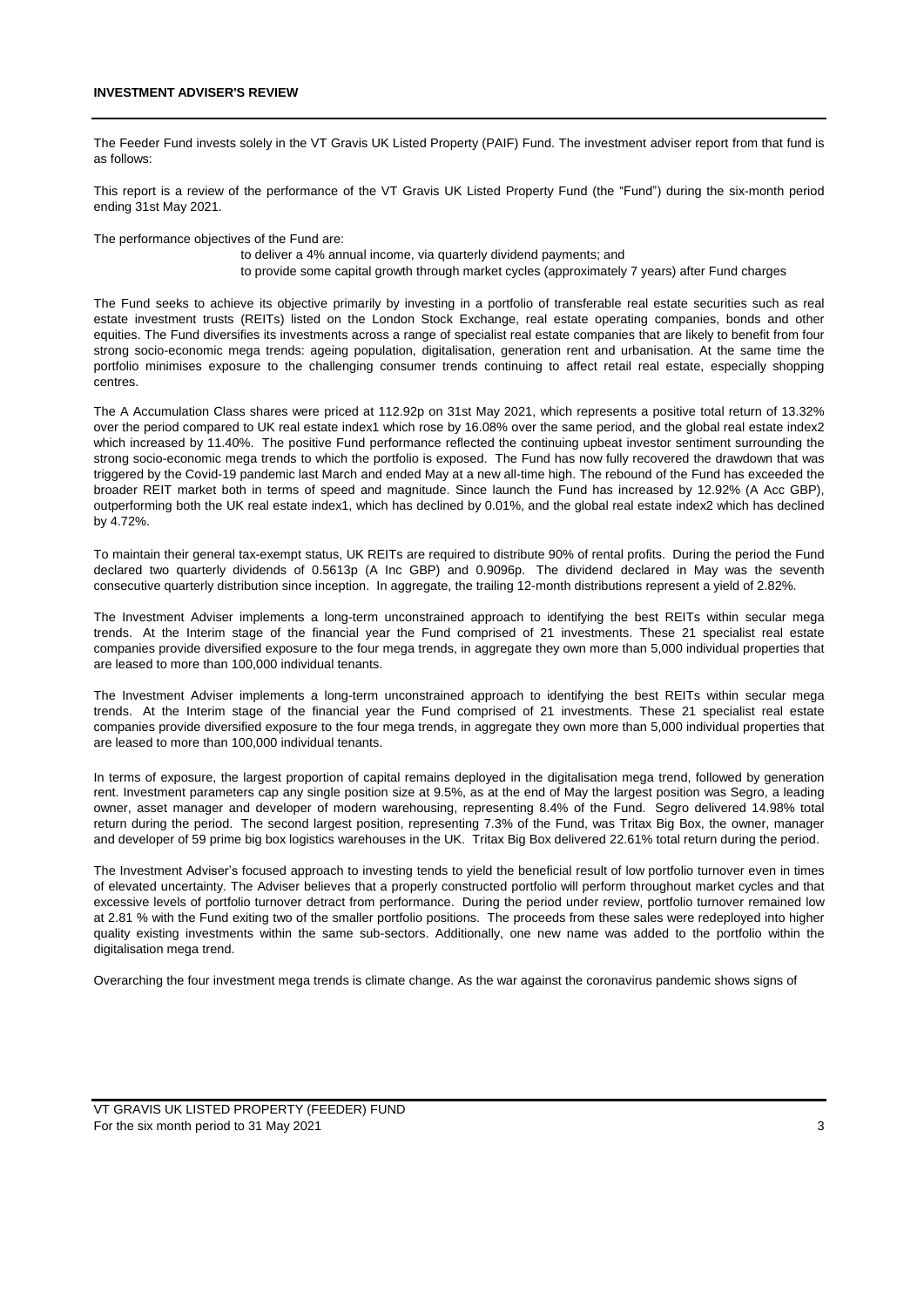## **INVESTMENT ADVISER'S REVIEW (Continued)**

One of our preferred measures of environmental performance is the Energy Performance Certificate (EPC). Mandated by the Government, EPC certificates rate properties on a scale running from A+ to G. These certificates have increasingly important investment implications for commercial real estate. The government has set a target of reaching a minimum B rating for commercial properties by 2030 – an ambitious target considering c.62%3 of commercial real estate is currently rated lower than C. As a result, lower rated properties not only represent a potential risk to the environment, but also increasingly, an investment risk with potentially lower occupancy levels and higher maintenance capex. Simply put, the obsolescence risk of older buildings is likely to increase.

Since inception, the Fund has actively taken steps to minimise obsolescence risk by investing in companies that typically own higher EPC rated assets or have a clear strategy to improve the overall EPC rating of their portfolios. Based upon proprietary

Looking forward, as the vaccination programme continues to rollout successfully, lockdown measures continue to ease, and the economy returns to some sense of normality, the Investment Adviser believes that the portfolio is very well positioned with a combination of income growth assets blended with resilient income assets that are all underpinned by strong socio-economic mega trends.

Gravis Advisory Limited Investment Adviser to the Fund

- *2 MSCI World Real Estate Net Total Return Local index.*
- *3 Non-domestic buildings issued with an EPC rating up until the end of 2020, Ministry of Housing Communities and Local Government.*

*<sup>1</sup> MSCI UK IMI Core Real Estate Net Total Return Local index.*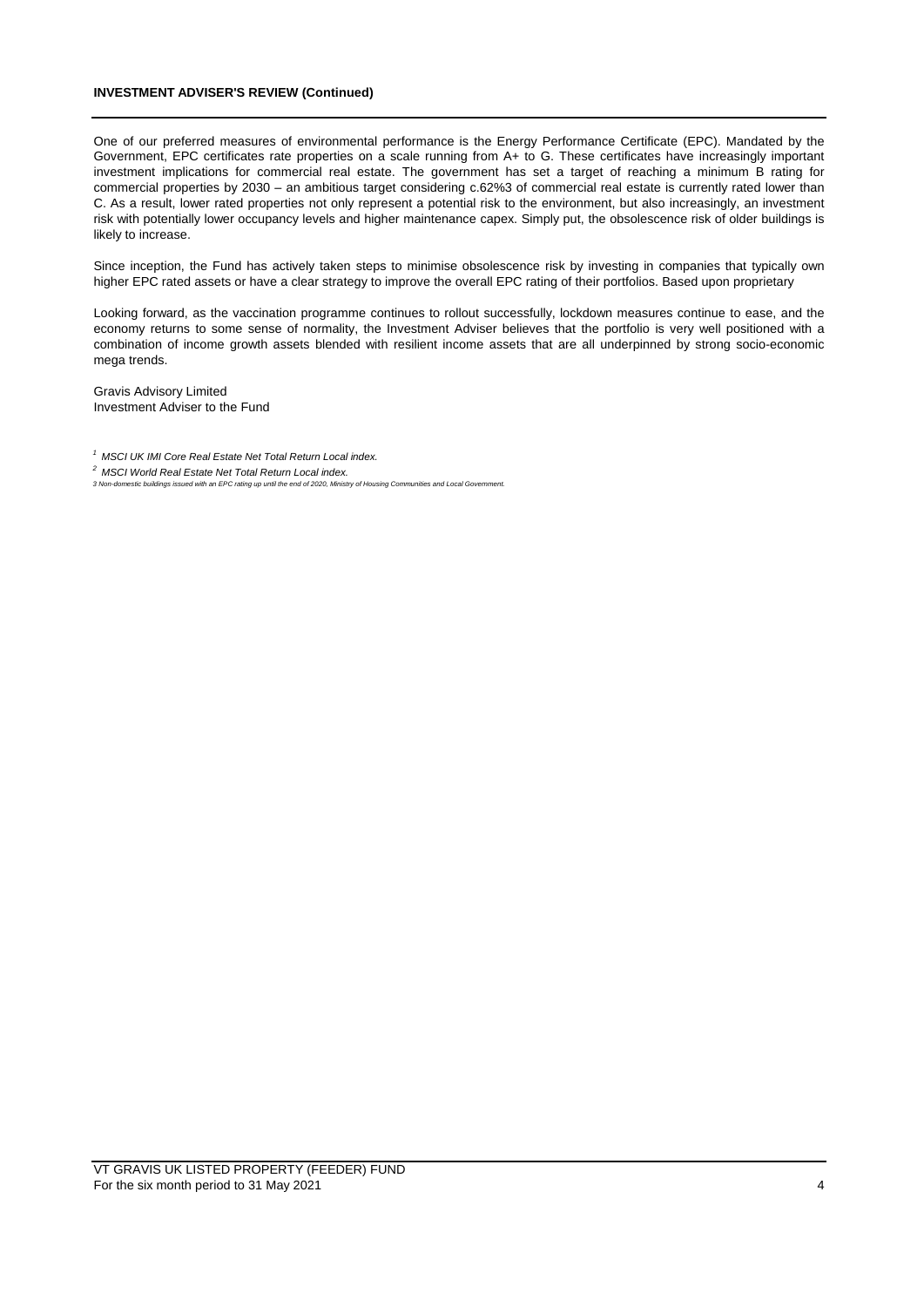## **PERFORMANCE RECORD**

## **Financial Highlights**

| <b>Class F Net Income GBP</b>         |                                             | <b>Six-months to</b><br>31 May 2021 | Period to 30<br>November<br>2020^ |
|---------------------------------------|---------------------------------------------|-------------------------------------|-----------------------------------|
| Changes in net assets per unit        |                                             | GBp                                 | GBp                               |
|                                       | Opening net asset value per unit            | 96.5119                             | 100.0000                          |
|                                       | Return before operating charges             | 13.3408                             | 0.9616                            |
|                                       | Operating charges (note 1)                  | (0.5670)                            | (1.2454)                          |
|                                       | Return after operating charges*             | 12.7738                             | (0.2838)                          |
|                                       | Distributions on income shares              | (1.4718)                            | (3.2043)                          |
|                                       | Closing net asset value per unit            | 107.8139                            | 96.5119                           |
|                                       | *after direct transaction costs of:         |                                     |                                   |
| Performance                           |                                             |                                     |                                   |
|                                       | Return after charges                        | 13.24%                              | (0.28%)                           |
| Other information                     |                                             |                                     |                                   |
|                                       | Closing net asset value                     | £4,385,898                          | £3,569,600                        |
|                                       | Closing number of units                     | 4,068,026                           | 3,698,610                         |
|                                       | Operating charges (note 2)                  | 1.11%                               | 1.17%                             |
|                                       | Direct transaction costs                    | $0.00\%$                            | $0.00\%$                          |
| Prices                                |                                             |                                     |                                   |
|                                       | Highest unit price<br>Lowest unit price     | 108.3520<br>94.0325                 | 111.9143<br>66.9648               |
|                                       |                                             |                                     |                                   |
| ^Share class launched 31 October 2019 |                                             |                                     |                                   |
|                                       |                                             | <b>Six-months to</b>                | Period to 30<br>November          |
| <b>Class F Net Accumulation GBP</b>   |                                             | 31 May 2021                         | 2020^                             |
| Changes in net assets per unit        |                                             | GBp                                 | GBp                               |
|                                       | Opening net asset value per unit            | 99.7796                             | 100.0000                          |
|                                       | Return before operating charges             | 13.8550                             | 1.0457                            |
|                                       | Operating charges (note 1)                  | (0.5906)                            | (1.2661)                          |
|                                       | Return after operating charges*             | 13.2644                             | (0.2204)                          |
|                                       | Closing net asset value per unit            | 113.0440                            | 99.7796                           |
|                                       | Retained distributions on accumulated units | (1.5270)                            | (3.2445)                          |
|                                       | *after direct transaction costs of:         |                                     |                                   |
| Performance                           |                                             |                                     |                                   |
|                                       | Return after charges                        | 13.29%                              | (0.22%)                           |
| Other information                     |                                             |                                     |                                   |
|                                       | Closing net asset value                     | £22,688,722                         | £17,068,876                       |
|                                       | Closing number of units                     | 20,070,702                          | 17,106,571                        |
|                                       | Operating charges (note 2)                  | 1.11%                               | 1.17%                             |
|                                       | Direct transaction costs                    | 0.00%                               | 0.00%                             |
| Prices                                |                                             |                                     |                                   |
|                                       | Highest unit price                          | 113.0440<br>97.2163                 | 112.0841<br>67.4986               |
|                                       | Lowest unit price                           |                                     |                                   |

^Share class launched 31 October 2019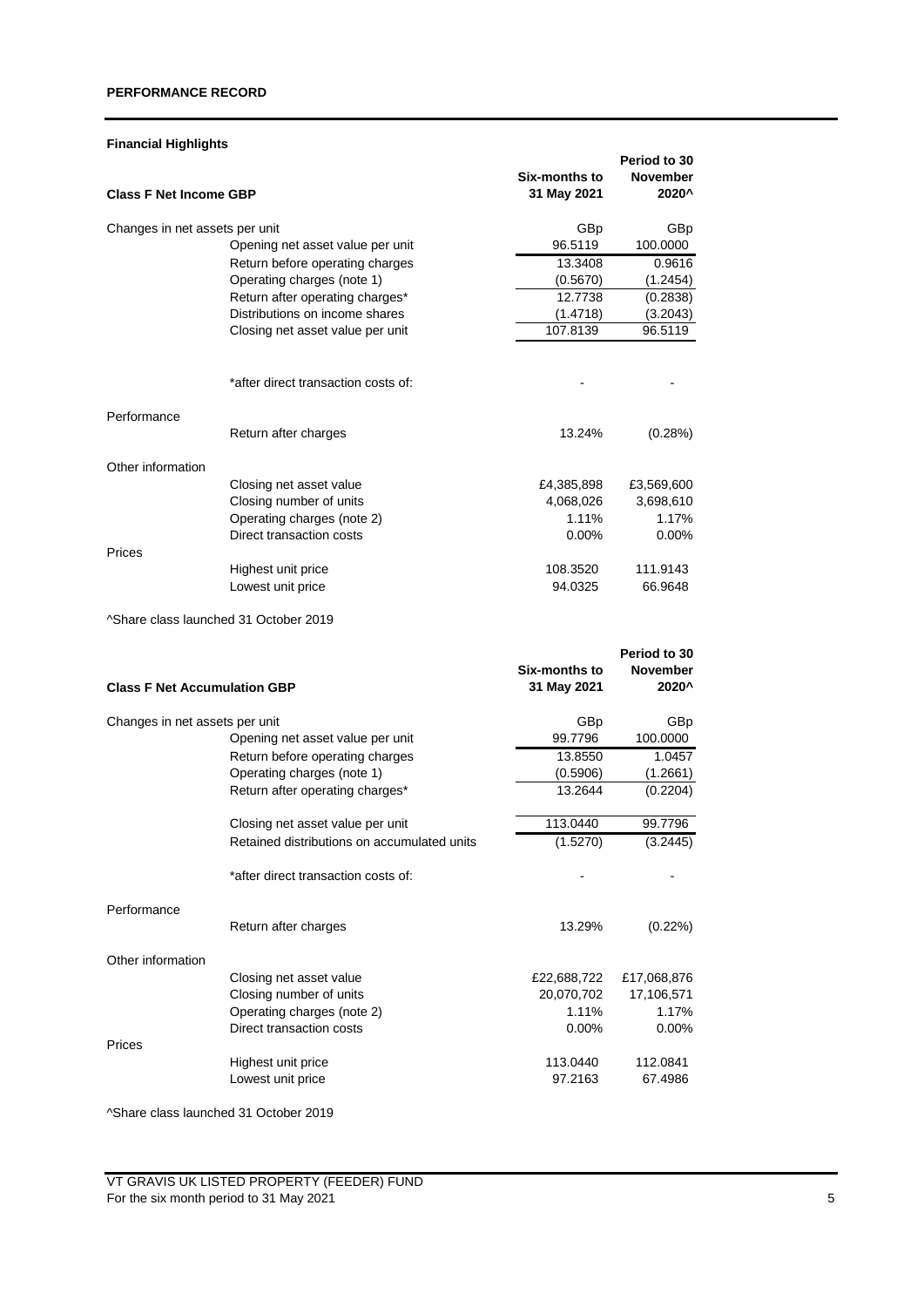## **Financial Highlights (continued)**

|                                | <b>Class F Net Accumulation EUR (Hedged)</b> | Six-months to<br>31 May 2021 | Period to 30<br><b>November</b><br>2020* |
|--------------------------------|----------------------------------------------|------------------------------|------------------------------------------|
| Changes in net assets per unit |                                              | <b>FURc</b>                  | <b>EURc</b>                              |
|                                | Opening net asset value per unit             | 117.0339                     | 100.0000                                 |
|                                | Return before operating charges              | 16.0390                      | 17.8803                                  |
|                                | Operating charges (note 1)                   | (0.6921)                     | (0.8464)                                 |
|                                | Return after operating charges*              | 15.3469                      | 17.0339                                  |
|                                | Closing net asset value per unit             | 132.3808                     | 117.0339                                 |
|                                | Retained distributions on accumulated units  | (1.5468)                     | (2.5633)                                 |
|                                | *after direct transaction costs of:          |                              |                                          |
| Performance                    |                                              |                              |                                          |
|                                | Return after charges                         | 13.11%                       | 17.03%                                   |
| Other information              |                                              |                              |                                          |
|                                | Closing net asset value                      | €72,047                      | €63,694                                  |
|                                | Closing number of units                      | 54,424                       | 54,424                                   |
|                                | Operating charges (note 2)                   | 1.11%                        | 1.17%                                    |
|                                | Direct transaction costs                     | $0.00\%$                     | $0.00\%$                                 |
| Prices                         |                                              |                              |                                          |
|                                | Highest unit price                           | 132.3808                     | 120.6390                                 |
|                                | Lowest unit price                            | 114.1388                     | 97.5854                                  |
|                                |                                              |                              |                                          |

\*Share class launched 2 April 2020

|                                | <b>Class F Net Accumulation USD (Hedged)</b> | Six-months to<br>31 May 2021 | Period to 30<br><b>November</b><br>2020* |
|--------------------------------|----------------------------------------------|------------------------------|------------------------------------------|
| Changes in net assets per unit |                                              | <b>USDc</b>                  | <b>USDc</b>                              |
|                                | Opening net asset value per unit             | 118.2577                     | 100.0000                                 |
|                                | Return before operating charges              | 17.0430                      | 19.1089                                  |
|                                | Operating charges (note 1)                   | (0.7017)                     | (0.8512)                                 |
|                                | Return after operating charges*              | 16.3413                      | 18.2577                                  |
|                                | Closing net asset value per unit             | 134.5990                     | 118.2577                                 |
|                                | Retained distributions on accumulated units  | (1.2860)                     | (2.2424)                                 |
|                                | *after direct transaction costs of:          |                              |                                          |
| Performance                    | Return after charges                         | 13.82%                       | 18.26%                                   |
| Other information              |                                              |                              |                                          |
|                                | Closing net asset value                      | \$136,103                    | \$46,078                                 |
|                                | Closing number of units                      | 101,117                      | 38,964                                   |
|                                | Operating charges (note 2)                   | 1.11%                        | 1.17%                                    |
|                                | Direct transaction costs                     | 0.00%                        | 0.00%                                    |
| Prices                         | Highest unit price<br>Lowest unit price      | 134.5990<br>115.4904         | 121.9131<br>96.5238                      |
|                                |                                              |                              |                                          |

\*Share class launched 2 April 2020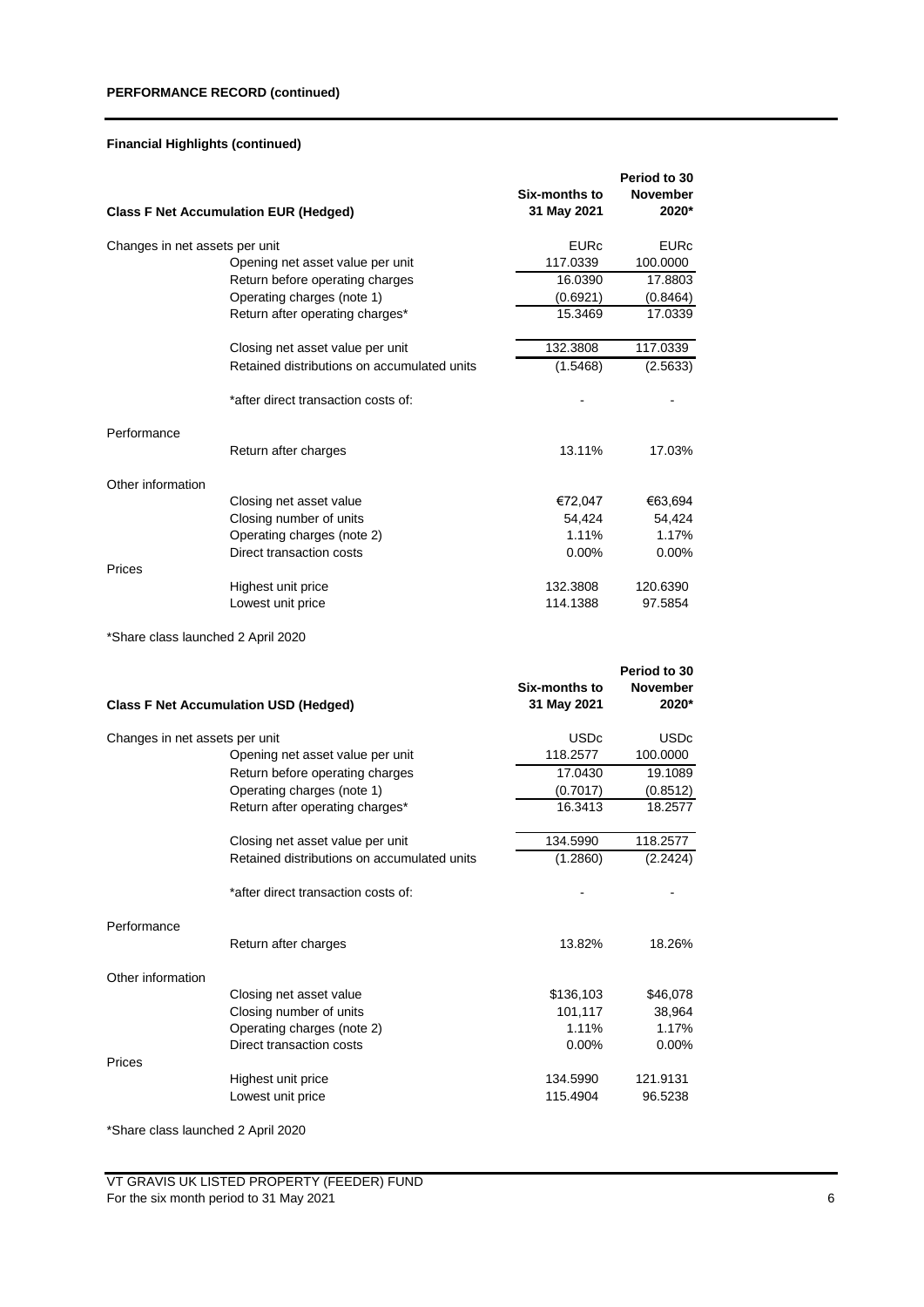1. The operating charges per unit figure is calculated by applying the operating charges percentage to the average net asset valuation per share throughout the period.

2. The operating charges percentage is based on the expenses incurred during the period annualised, as a proportion of the average net asset value of the fund.

## **Risk Profile**

Based on past data, the Sub-fund is ranked a '5' on the synthetic risk and reward indicator scale (of 1 to 7) as described fully in the Key Investor Information Document. The Sub-fund is ranked 5 "because monthly historical performance data indicates that relatively high rises and falls in market prices would have occurred historically."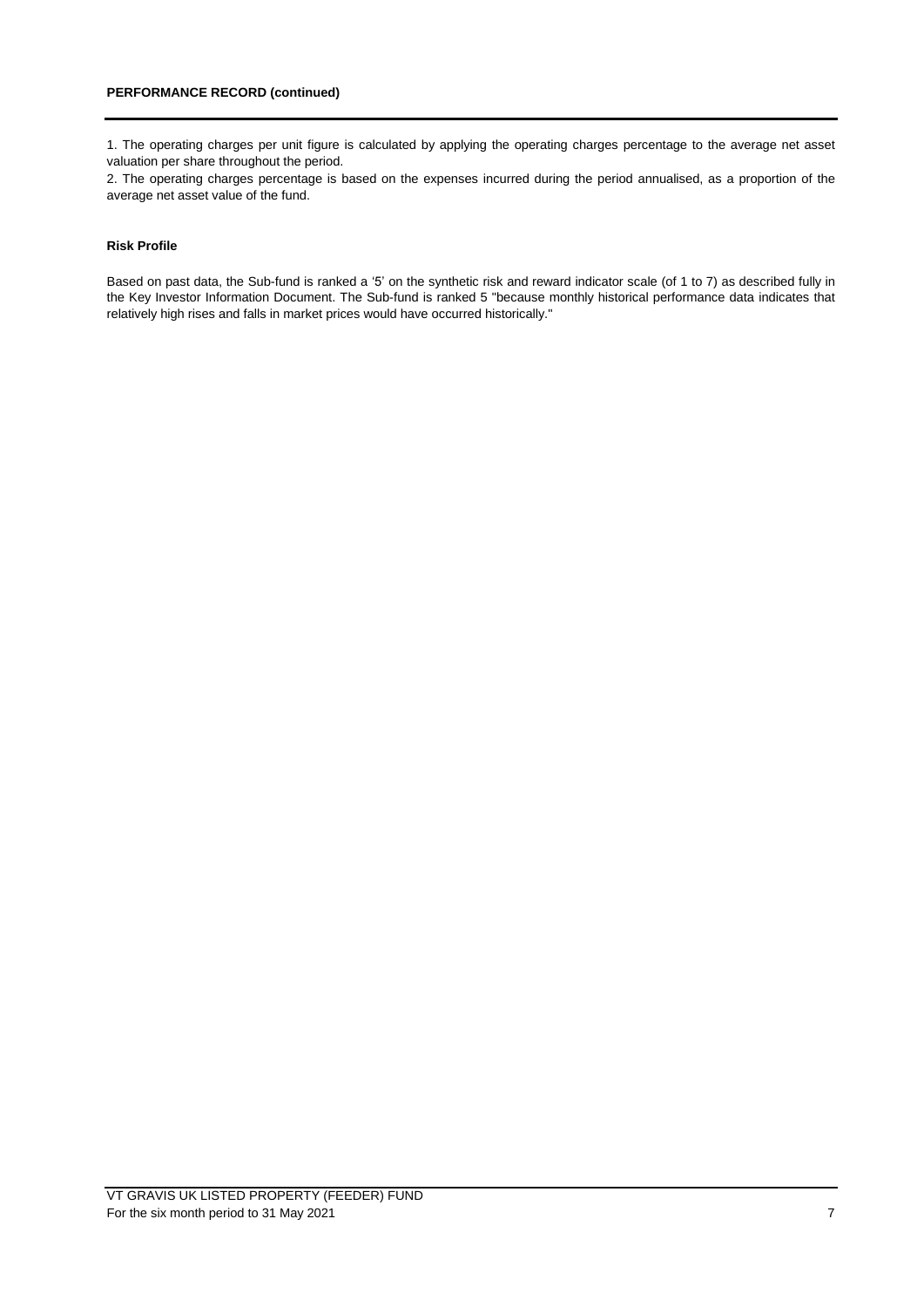| As at 31 May 2021 |                                                                           |              |                 |
|-------------------|---------------------------------------------------------------------------|--------------|-----------------|
| Holding           | <b>EQUITIES</b>                                                           | Value £      | % of net assets |
|                   | 19,883,411.980 VT Gravis UK Listed Property (PAIF) Fund F GBP Net Acc     | 22,696,875   | 83.59           |
|                   | 4,040,538.828 VT Gravis UK Listed Property (PAIF) Fund F GBP Net Inc      | 4,400,304    | 16.21           |
|                   | 54,421.666 VT Gravis UK Listed Property (PAIF) Fund F EUR Net Acc Hedged  | 62,157       | 0.23            |
|                   | 101,610.936 VT Gravis UK Listed Property (PAIF) Fund F EUR Net USD Hedged | 96.202       | 0.35            |
|                   |                                                                           | 27,255,539   | 100.38          |
|                   | <b>Currency hedges</b>                                                    | (838)        |                 |
|                   | Portfolio of investments (31.12.20 100.09%)                               | 27,254,701   | 100.38          |
|                   | Net other assets (31.12.20 0.09%)                                         | (100, 930)   | (0.37)          |
|                   |                                                                           | 27, 153, 771 | 100.01          |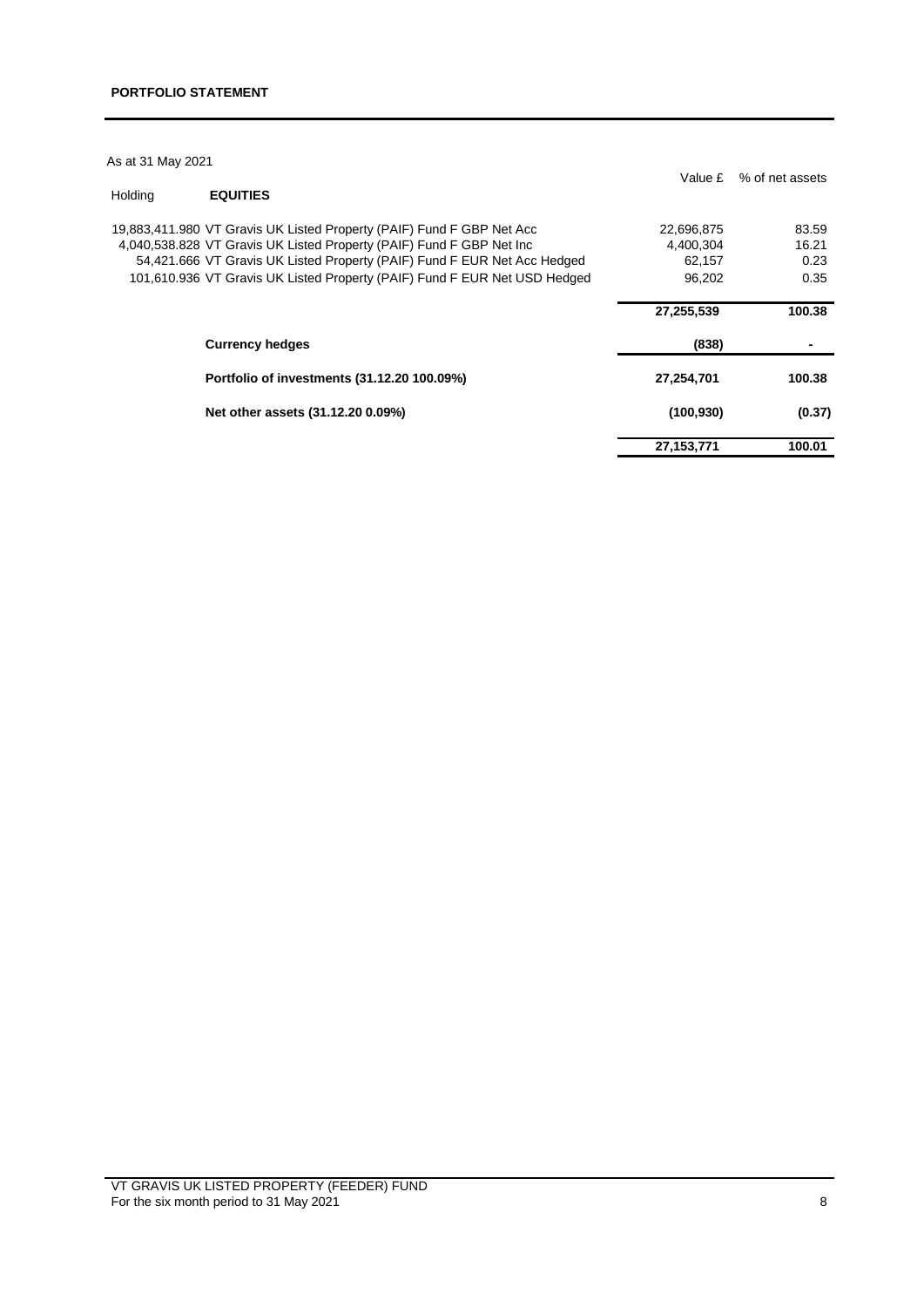| Total sales for the period                                    | £<br>430,661 |
|---------------------------------------------------------------|--------------|
| VT Gravis UK Listed Property (PAIF) Fund F GBP Net Acc        | 118,825      |
| VT Gravis UK Listed Property (PAIF) Fund F GBP Net Inc        | 289.737      |
| VT Gravis UK Listed Property (PAIF) Fund F USD Net Acc Hedged | 22.099       |
| Total purchase for the period                                 | 3,935,483    |
| VT Gravis UK Listed Property (PAIF) Fund F GBP Net Acc        | 3,201,661    |
| VT Gravis UK Listed Property (PAIF) Fund F GBP Net Inc        | 655.812      |
| VT Gravis UK Listed Property (PAIF) Fund F USD Net Acc Hedged | 78.010       |

The above transactions represent all the purchases and sales during the period.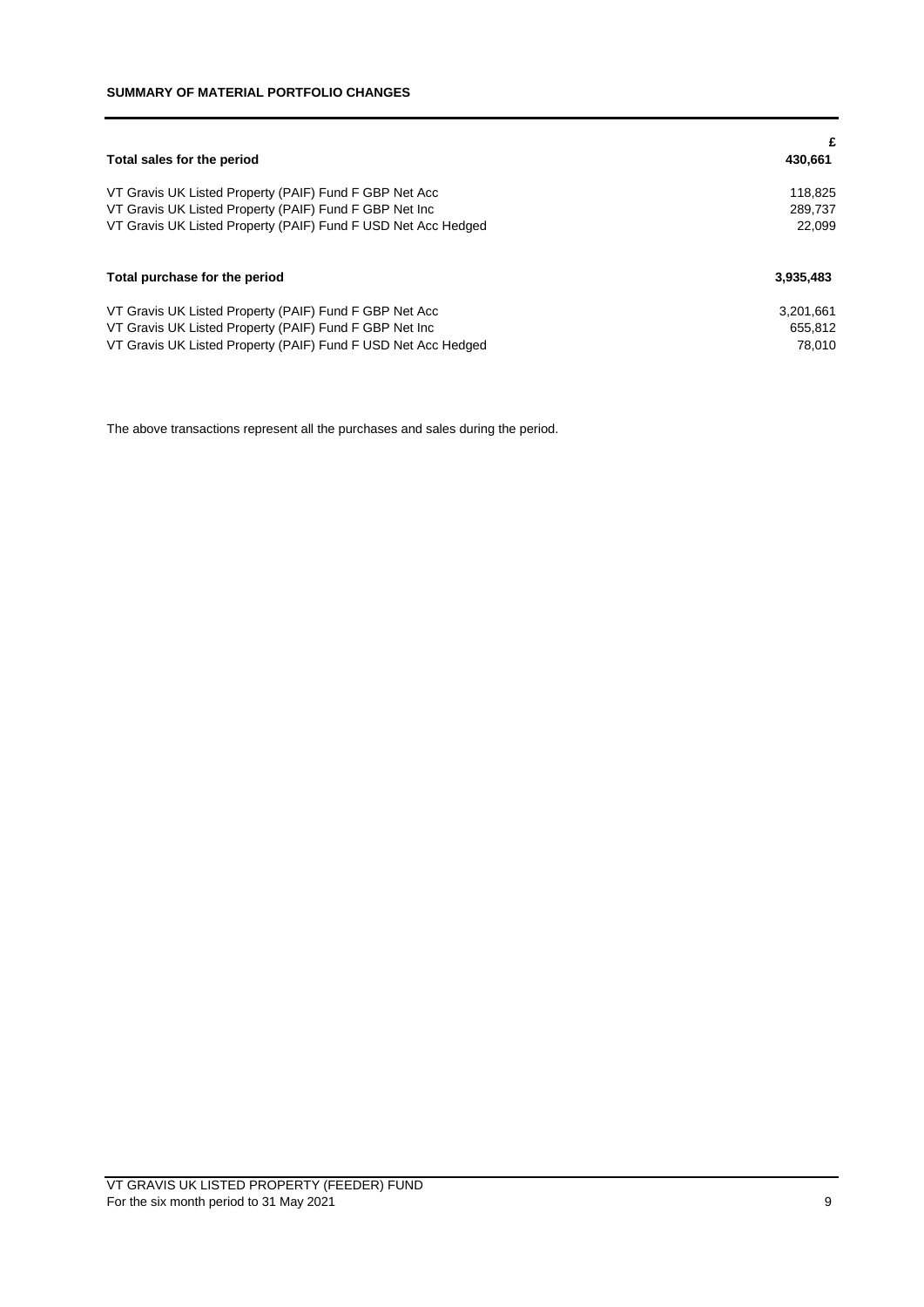## **STATEMENT OF TOTAL RETURN**

## **For the six months ended 31 May 2021**

|          |                                         | 31.05.2021 |            |
|----------|-----------------------------------------|------------|------------|
|          |                                         | £          | £          |
| Income   | Net capital gains                       |            | 2,999,741  |
|          | Revenue                                 | 72,821     |            |
| Expenses |                                         | (94,007)   |            |
|          | Interest payable and similar charges    | (63)       |            |
|          | Net expenses before taxation            | (21, 249)  |            |
| Taxation |                                         | (78, 735)  |            |
|          | Net expenses after taxation             |            | (99, 984)  |
|          | Total return before distributions       |            | 2,899,757  |
|          | Finance costs: distributions            |            | (353, 842) |
|          | Changes in net assets attributable to   |            |            |
|          | shareholders from investment activities |            | 2,545,915  |

#### **STATEMENT OF CHANGES IN NET ASSETS ATTRIBUTABLE TO SHAREHOLDERS**

## **For the period ended 31 May 2021**

|                                                                                              | 31.05.2021  |
|----------------------------------------------------------------------------------------------|-------------|
|                                                                                              | £           |
| Opening net assets attributable to shareholders                                              | 20,730,143  |
| Amounts receivable on creation of shares                                                     | 5,347,571   |
| Amounts payable on redemption of shares                                                      | (1,767,197) |
| Retained distributions on accumulation shares                                                | 296,092     |
| Dilution levy                                                                                | 1,248       |
| Changes in net assets attributable to shareholders from<br>investment activities (see above) | 2,545,915   |
| Closing net assets attributable to shareholders                                              | 27.153.771  |

\*The Sub-fund launched on 31 October 2019 there have been no previous interim accounts therefore there are no comparatives.

The Investment Association SORP requires comparatives are shown for the above report. As comparatives should be for the comparable interim period the net asset value at the end of the period will not agree to the net asset value at the start of the period. The company net asset value as at 30 November 2020 was £20,730,143.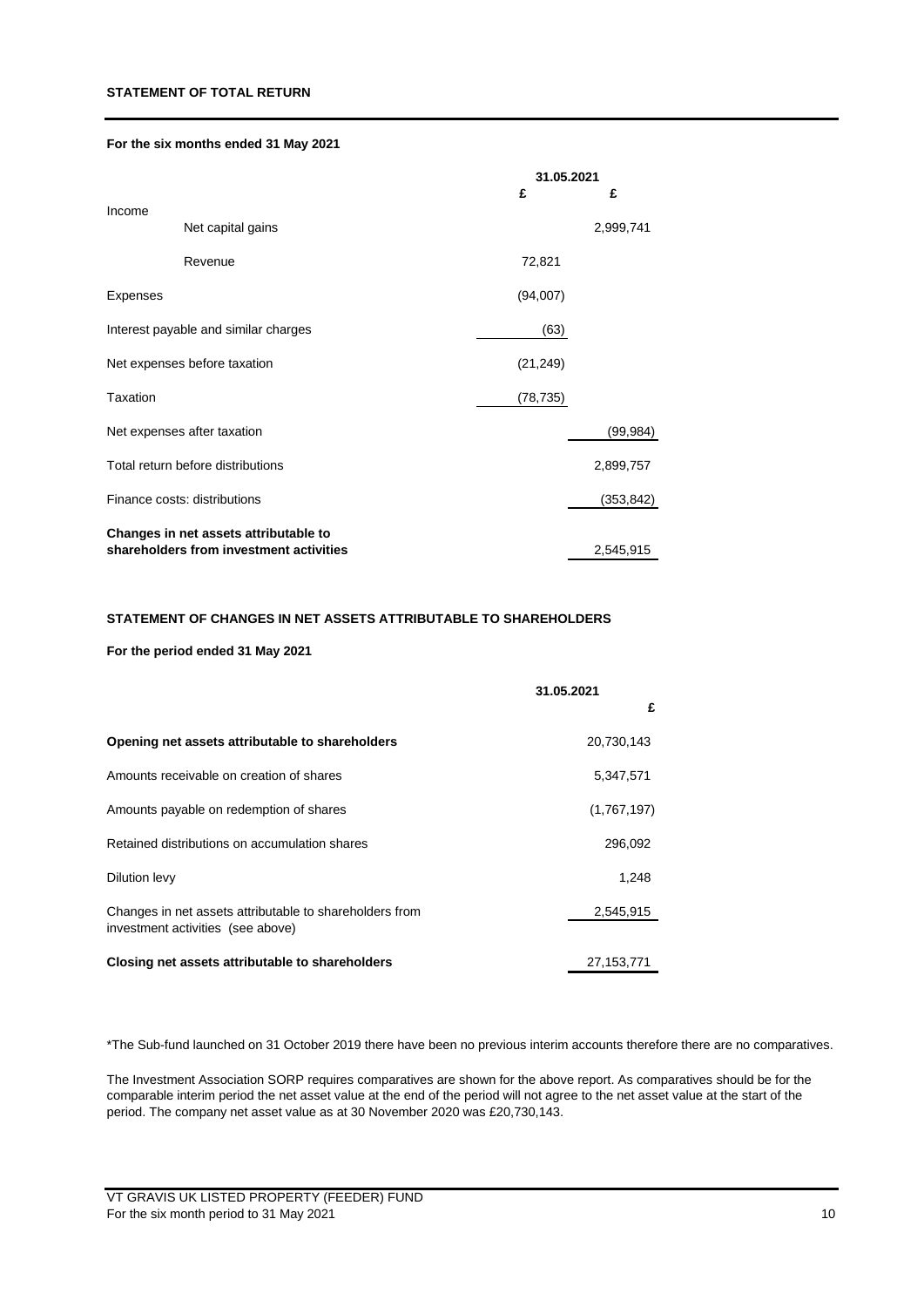| As at 31 May 2021                       | 31.05.2021 |              |            | 30.11.2020 |  |
|-----------------------------------------|------------|--------------|------------|------------|--|
|                                         | £          | £            | £          | £          |  |
| <b>FIXED ASSETS</b>                     |            |              |            |            |  |
| Investment assets                       |            | 27,255,539   |            | 20,746,233 |  |
| <b>CURRENT ASSETS</b>                   |            |              |            |            |  |
| Debtors                                 | 354,498    |              | 334,174    |            |  |
| Cash and bank balances                  | 15,105     |              | 35,450     |            |  |
| <b>Total current assets</b>             |            | 369,603      |            | 369,624    |  |
| <b>Total assets</b>                     |            | 27,625,142   |            | 21,115,857 |  |
| <b>INVESTMENT LIABILITIES</b>           |            | (838)        |            | (166)      |  |
| <b>CURRENT LIABILITIES</b>              |            |              |            |            |  |
| Distribution payable on income shares   | (37, 027)  |              | (19, 892)  |            |  |
| Bank overdraft                          | (7,829)    |              | (99)       |            |  |
| Creditors                               | (425, 677) |              | (365, 557) |            |  |
| <b>Total current liabilities</b>        |            | (470, 533)   |            | (385, 548) |  |
| Net assets attributable to shareholders |            | 27, 153, 771 |            | 20,730,143 |  |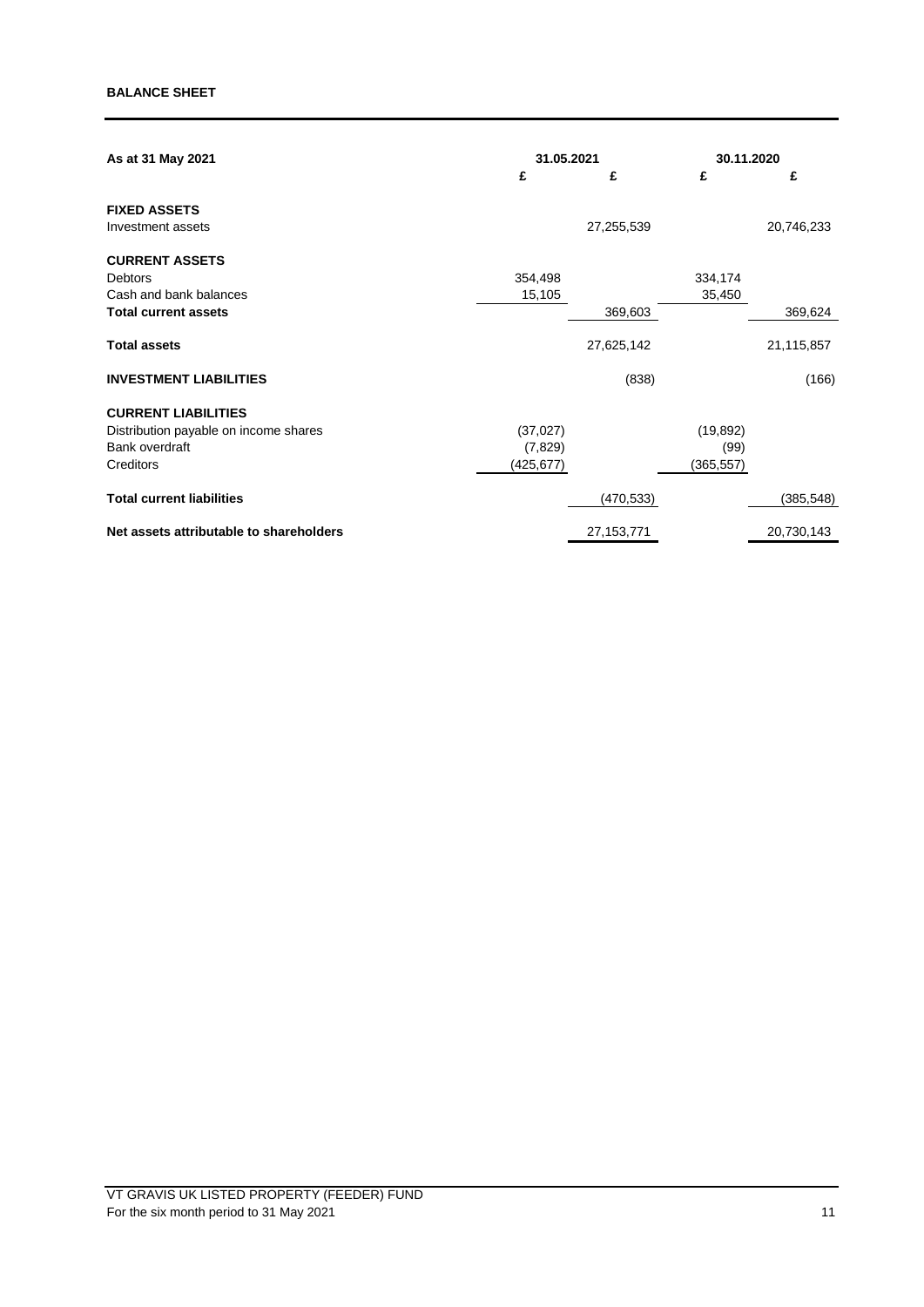## **Interim distributions in pence per share for all share classes**

Group 1: Units purchased prior to 30 November 2020 Group 2 : Units purchased on or after 30 November 2020 and on or before 26 February 2021

| Payment  | Unit    | Share            | Net     | Equalisation | <b>Distribution</b> | <b>Distribution</b> |
|----------|---------|------------------|---------|--------------|---------------------|---------------------|
| date     | type    | Class            | revenue |              | paid / allocated    | paid / allocated    |
|          |         |                  | 2021    | 2021         | 2021                | 2020                |
|          |         |                  |         |              |                     |                     |
| 31.03.21 | group 1 | F Net Income GBP | 0.5616p |              | 0.5616p             | 0.6530p             |
| 31.03.21 | group 2 | F Net Income GBP | 0.5616p |              | 0.5616p             | 0.6530p             |
|          |         |                  |         |              |                     |                     |
| 31.03.21 | group 1 | F Net Acc GBP    | 0.5806p |              | 0.5806p             | 0.6539p             |
| 31.03.21 | group 2 | F Net Acc GBP    | 0.5806p |              | 0.5806p             | 0.6539p             |
|          |         |                  |         |              |                     |                     |
| 31.03.21 | group 1 | F Net Acc EUR    | 0.5893c |              | 0.5893c             |                     |
| 31.03.21 | group 2 | F Net Acc EUR    | 0.5893c |              | 0.5893c             |                     |
|          |         |                  |         |              |                     |                     |
| 31.03.21 | group 1 | F Net Acc USD    | 0.4884c |              | 0.4884c             |                     |
| 31.03.21 | group 2 | F Net Acc USD    | 0.4884c |              | 0.4884c             |                     |

## **Interim distributions in pence per share for all share classes**

Group 1: Units purchased prior to 26 February 2021

| Group 2 : Units purchased on or after 26 February 2021 and on or before 28 May 2021 |  |
|-------------------------------------------------------------------------------------|--|
|-------------------------------------------------------------------------------------|--|

| Payment  | Unit    | Share            | <b>Net</b> | Equalisation | <b>Distribution</b> | <b>Distribution</b> |
|----------|---------|------------------|------------|--------------|---------------------|---------------------|
| date     | type    | Class            | revenue    |              | paid / allocated    | paid / allocated    |
|          |         |                  | 2021       | 2021         | 2021                | 2020                |
|          |         |                  |            |              |                     |                     |
| 30.06.21 | group 1 | F Net Income GBP | 0.9102p    |              | 0.9102p             | 0.8281p             |
| 30.06.21 | group 2 | F Net Income GBP | 0.9102p    |              | 0.9102p             | 0.8281 <sub>p</sub> |
|          |         |                  |            |              |                     |                     |
| 30.06.21 | group 1 | F Net Acc GBP    | 0.9464p    |              | 0.9464p             | 0.8346p             |
| 30.06.21 | group 2 | F Net Acc GBP    | 0.9464p    |              | 0.9464p             | 0.8346p             |
|          |         |                  |            |              |                     |                     |
| 30.06.21 | group 1 | F Net Acc EUR    | 0.9575c    |              | 0.9575c             | 0.8817c             |
| 30.06.21 | group 2 | F Net Acc EUR    | 0.9575c    |              | 0.9575c             | 0.8817c             |
|          |         |                  |            |              |                     |                     |
| 30.06.21 | group 1 | F Net Acc USD    | 0.7976c    |              | 0.7976c             | 0.8078c             |
| 30.06.21 | group 2 | F Net Acc USD    | 0.7976c    |              | 0.7976c             | 0.8078c             |

#### **EQUALISATION**

Equalisation applies only to shares purchased during the distribution period (Group 2 shares). It represents the accrued revenue included in the purchase price of the shares. It is returned with the distribution as a capital repayment. It is not liable to income tax but must be deducted from the cost of the shares for capital gains tax purposes.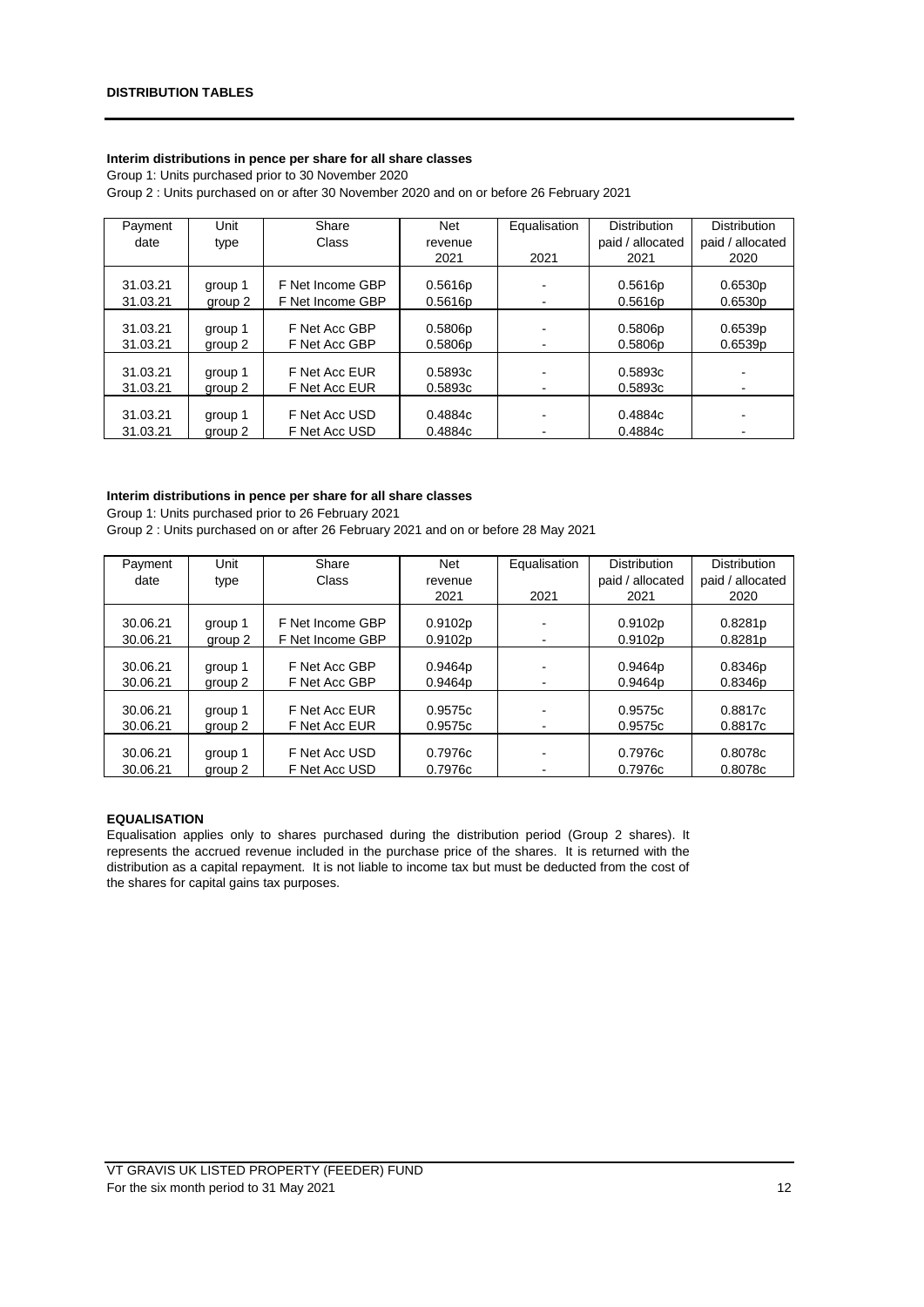#### **Distributions**

Distributions of the revenue of the Trust will be made to unitholders on or before 30 November each year and interim allocations of revenue on or before the last day of February, 31 May and 31 August.

#### **Individual unitholders**

Income tax: HM Revenue & Customs changed the taxation of dividends on 6 April 2016. Dividend tax credits were abolished and replaced by a tax-free annual dividend allowance currently standing at £2,000 (2021/22). UK resident unitholders are now subject to new, higher rates of tax on dividend income in excess of the annual allowance. The actual rate depends on the individual's tax rate band.

Capital gains tax: Individual unitholders resident in the UK for tax purposes may be liable to capital gains tax on realisation of their shares as with other chargeable assets. However, the first £12,300 (2021/22) of gains each year are presently tax free for individuals. Gains in excess of that amount are charged at the rate of tax applicable to the individual tax payer.

#### **Taxation**

The Trust will pay no corporation tax on its profits for the period to 31 May 2021 and capital gains within the Trust will not be taxed.

#### **Corporate unitholders**

Companies resident for tax purposes in the UK which hold shares should note that AUT distributions are streamed into both franked and unfranked income. The unfranked income element will be treated as an annual payment which has been subject to income tax at a rate of 20% and will be liable to tax accordingly. On realisation of their shares, UK resident companies may be liable to pay corporation tax on any capital gains.

The above information on taxation is only a general summary, and unitholders should consult their own tax advisors in relation to their own circumstances. unitholders should also note that the position as outlined may change to reflect future changes in tax legislation.

#### **Issue and redemption of shares**

Valu-Trac Investment Management Limited is the Manager and Registrar. Valu-Trac Investment Management Limited will receive requests for the purchase or sale of shares at any time during normal business hours. Instructions may be given by email to (GULP@valu-trac.com) or by sending an application form to the Registrar. Application forms are available from the Registrar.

The price of shares will be determined by reference to a valuation of the Trust's net assets at 12:00 noon on each dealing day.

The Manager has the right to reject, on reasonable grounds relating to the circumstances of the applicant, any application for shares in whole or part, and in this event the Manager will return any money sent, or the balance of such monies, at the risk of the applicant.

Any subscription monies remaining after a whole number of shares has been issued will not be returned to the applicant. Instead, smaller denomination shares will be issued in such circumstances.

A contract note giving details of the shares purchased and the price used will be issued by the Registrar by the end of the business day following the valuation point by reference to which the purchase price is determined.

Ownership of units will be evidenced by an entry on the Trust's Register of Unitholders. Certificates will not be issued. Statements in respect of periodic distributions of revenue will show the number of units held by the recipient in respect of which the distribution is made. Individual statements of a unitholder's shares will also be issued at any time on request by the registered holder.

Where units are redeemed, payment will be made not later than the close of business on the fourth business day following the next valuation point after receipt by the Manager of a request for redemption. The minimum value of units that a unitholder may hold is £100 for all unit classes. The Manager may at its discretion accept subscriptions lower than the minimum amount.

The most recent issue and redemption prices are available from the Manager.

#### **Alternative Investment Fund Managers Directive**

Under the EU's Alternative Investment Fund Managers Directive (AIFMD) 2013, the Trust has been designated an Alternative Investment Fund. The Manager, Valu-Trac Investment Management Limited, ("Valu-Trac") has been appointed as the Alternative Investment Fund Manager (AIFM). The AIFMD has had little impact on the operating costs or management of VT Gravis UK Listed Property (Feeder) Fund.

To comply with the AIFMD, information about the AIFM's remuneration policies and disclosures is available from Valu-Trac Investment Management Limited on its website. The Trust does not employ any staff directly from the AIFM, so there are no quantitative disclosures in this report.